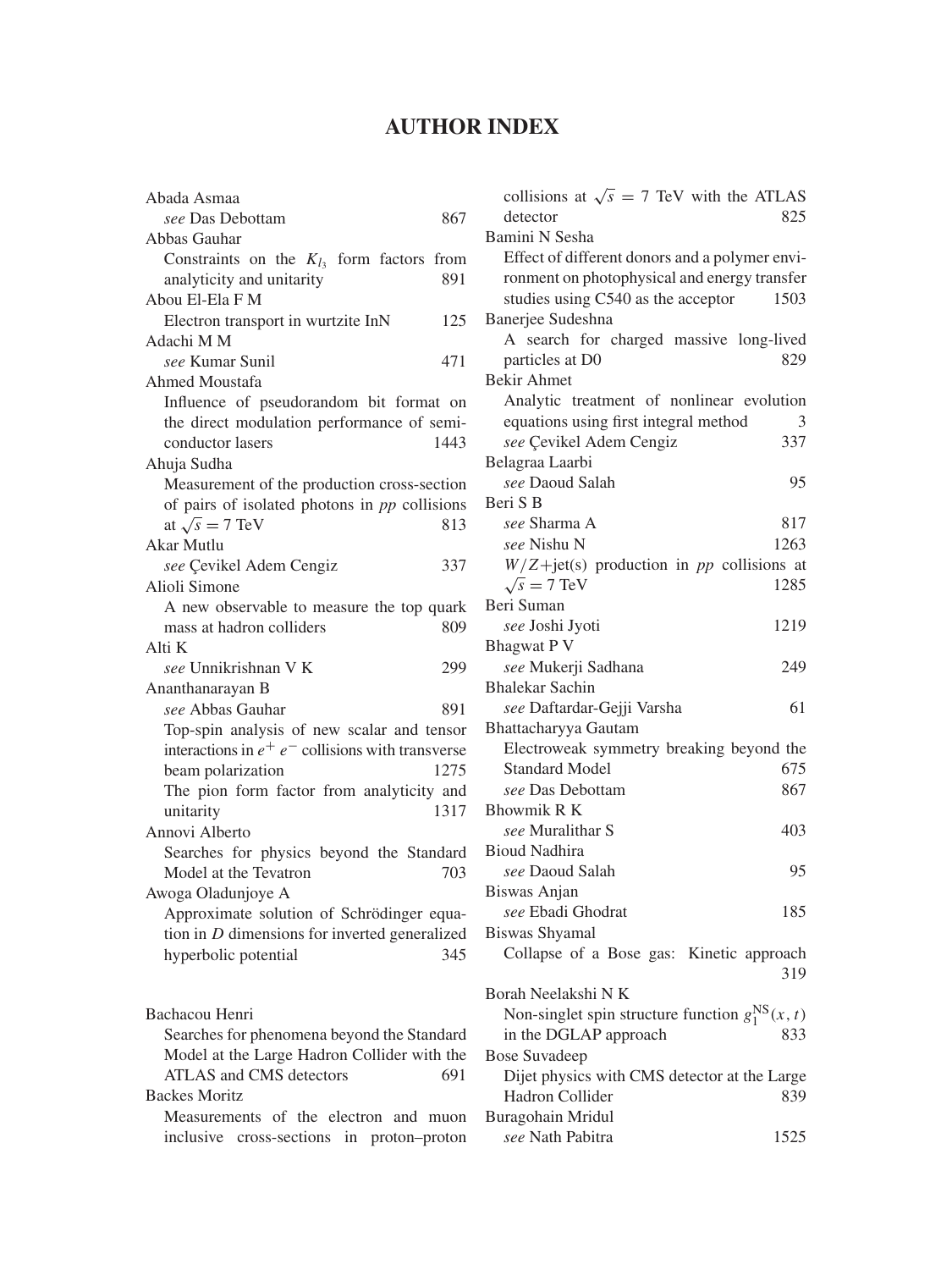| Çalik A E                                                              |      |
|------------------------------------------------------------------------|------|
| The isospin mixing and the superallowed                                |      |
| Fermi beta decay                                                       | 417  |
| Caprini Irinel                                                         |      |
| see Abbas Gauhar                                                       | 891  |
| see Ananthanarayan B                                                   | 1317 |
| Çevikel Adem Cengiz                                                    |      |
| A procedure to construct exact solutions of                            |      |
| nonlinear evolution equations                                          | 337  |
| Chachara S                                                             |      |
| see Mukerji Sadhana                                                    | 249  |
| Chakravarty U                                                          |      |
| Electric field enhancement at multiple den-                            |      |
| sities in laser-irradiated nanotube plasma                             |      |
|                                                                        | 443  |
|                                                                        |      |
| Chand F                                                                |      |
| see Virdi J S                                                          | 173  |
| Chaurasia S                                                            |      |
| see Tripathi S                                                         | 1471 |
| Chowdhury D                                                            |      |
| Flavoured co-annihilation                                              | 849  |
| Choudhury D K                                                          |      |
| see Borah Neelakshi NK                                                 | 833  |
| see Pathak Krishna Kingkar                                             | 1385 |
|                                                                        |      |
| Chowdhury Debtosh                                                      |      |
| SuSeFLAV: A program for calculating super-                             |      |
| symmetric spectra and lepton flavour violation                         |      |
|                                                                        | 887  |
| Cirelli Marco                                                          |      |
| Indirect searches for dark matter                                      | 1021 |
|                                                                        |      |
| Cooper-Sarkar A                                                        |      |
| Quantifying uncertainties in the high-energy<br>neutrino cross-section | 1301 |
|                                                                        |      |
| Crasta Rita                                                            |      |
| see Mukerji Sadhana                                                    | 249  |
| Cristinziani Markus                                                    |      |
| Top physics with 0.70–1.08 fb <sup>-1</sup> of pp col-                 |      |
| lisions with the ATLAS detector at the LHC                             |      |
|                                                                        | 853  |
| Cvach Jaroslav                                                         |      |
| Pion showers in highly granular calorimeters                           |      |
|                                                                        | 859  |
|                                                                        |      |
|                                                                        |      |
| D'Angelo Davide                                                        |      |
| Low-energy neutrino measurements                                       | 757  |
| da Costa João Firmino                                                  |      |
| Search with the ATLAS detector for new                                 |      |
| physics with significant missing transverse                            |      |

| Daftardar-Gejji Varsha                              |
|-----------------------------------------------------|
| Dynamics of fractional-ordered Chen system          |
| with delay<br>61                                    |
| Daoud Salah                                         |
| Effect of hydrostatic pressure on the struc-        |
| tural, elastic and electronic properties of (B3)    |
| 95<br>boron phosphide                               |
| Das Debasish                                        |
| Quarkonia production at forward rapidity in         |
| Pb+Pb collisions at $\sqrt{s_{NN}}$ = 2.76 TeV with |
| the ALICE detector<br>863                           |
| Das Debottam                                        |
| A natural connection between neutrino mass          |
| generation and the lightness of a next-to-          |
| minimal supersymmetric Standard Model               |
| pseudoscalar<br>867                                 |
| Dattagupta Sushanta                                 |
| see Kamil Ebad<br>357                               |
| De Roeck Albert                                     |
| Top production at hadron colliders<br>643           |
| Deb Argha                                           |
| see Ghosh Dipak<br>1395<br>Deb Rumi                 |
|                                                     |
| Relativistic models of a class of compact<br>211    |
| objects<br>Della Porta Giovanni Zevi                |
| $W + jets$ in $pp$ collisions at 7 TeV with         |
| <b>ATLAS</b><br>907                                 |
| Dhareshwar L J                                      |
| see Tripathi S<br>1471                              |
| Dhingra N                                           |
| Search for heavy resonances decaying to tau         |
| pairs with the CMS detector at the Large            |
| <b>Hadron Collider</b><br>871                       |
| Dietzsch Thorsten                                   |
| Search for new physics in dijet mass and            |
| angular distributions in <i>pp</i> collisions<br>at |
| $\sqrt{s}$ =7 TeV measured with the ATLAS           |
| detector<br>875                                     |
| Dighe Amol                                          |
| Some theoretical issues in heavy flavour            |
| physics<br>1125                                     |
| $B_s$ data at Tevatron and possible new physics     |
| 1281                                                |
| Djouadi Abdelhak                                    |
| Higgs physics: Theory<br>513                        |
| Duan Mai-Ying                                       |
| see Gao Ya-Qin<br>1407                              |
| Dugić M                                             |
| Parallel decoherence in composite quantum           |
| 199<br>systems                                      |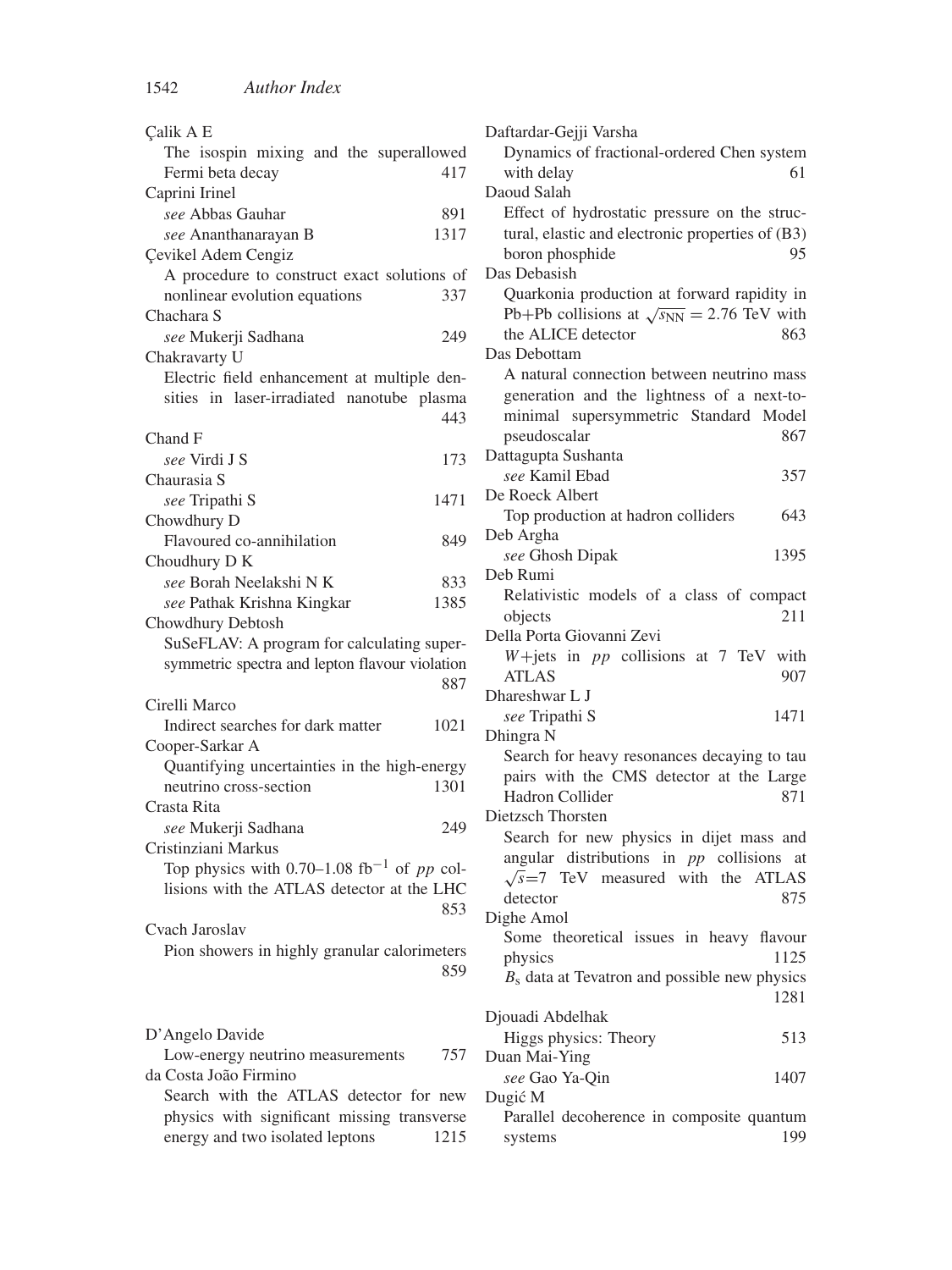| Düzgün Bahattin                                   | Gon:              |
|---------------------------------------------------|-------------------|
| see Tatar Demet                                   | 137<br>А          |
| Dwivedi Y K                                       | Gosy              |
| see Prakash Om                                    | 1457<br>se<br>Gow |
| Ebadi Ghodrat                                     | $s\epsilon$       |
| Solitons and cnoidal waves of the Klein-          | Gov               |
| Gordon-Zakharov equation in plasmas               | 185<br>se         |
| El-Assy B M                                       | Guo               |
| see Abou El-Ela F M                               | 125<br>se         |
| Enkhbat Ts                                        | Gup               |
| Ultraheavy Yukawa-bound states of fourth-         | se                |
| generation at Large Hadron Collider               | 879<br>Gup        |
| Fuster Juan                                       | se<br>Gupt        |
| see Alioli Simone                                 | 809<br>se         |
|                                                   | Gup               |
| Gade Prashant                                     | Si                |
| see Daftardar-Gejji Varsha                        | 61<br>cł          |
| Ganesan S                                         | Guti              |
| see Mukerji Sadhana                               | 249<br>D          |
| Gao Ya-Qin                                        | pi                |
| Transverse momentum distributions of iden-        |                   |
| tified particles produced in $pp$ , $p(d)A$ , and |                   |
| AA collisions at high energies                    | Hebl<br>1407      |
| Gao Yang                                          | se                |
| Lekhnitskii's formalism of one-dimensional        | Hera              |
| quasicrystals and its application                 | In<br>311         |
| Gao Yuan                                          | ti                |
| see Liu Jing-Ye                                   | 113<br>Herr       |
| Garani R                                          | О                 |
| see Chowdhury D                                   | 849<br>V          |
| Garani Raghuveer                                  | Heu               |
| see Chowdhury Debtosh                             | 887<br>W          |
| Gerçeklioğlu M                                    | С<br>417          |
| see Çalik A E<br>Gershon Tim                      | Hoed              |
| Overview<br>of the<br>Cabibbo-Kobayashi-          | C                 |
| Maskawa matrix                                    | $Hu$ )<br>1091    |
| Ghosh Dipak                                       | se                |
| Quantitative assessment of target dependence      |                   |
| of pion fluctuation in hadronic interactions -    | Ikot              |
| estimation through erraticity                     | 1395<br>se        |
| Ghosh Diptimoy                                    | Imsc              |
| Physics beyond the Standard Model through         | se                |
| $b \rightarrow s\mu^{+}\mu^{-}$ transition        | 895<br>se         |
| see Dighe Amol                                    | Irles<br>1281     |
| Gomber Bhawna                                     | se                |
| Limits on anomalous trilinear gauge coup-         | Iyer              |
| lings at the CMS with 7 TeV Large Hadron          | L                 |
| Collider data                                     | 899<br>e          |

| González-Sprinberg G                                                |       |
|---------------------------------------------------------------------|-------|
| Anomalous top magnetic couplings                                    | 1293  |
| Goswami A                                                           |       |
| see Mukerji Sadhana                                                 | 249   |
| Gowri V S                                                           |       |
| see Bamini N Sesha                                                  | 1503  |
| Govender M                                                          |       |
| see Thirukkanesh S                                                  | 223   |
| Guo Ge                                                              |       |
| see Nian Fuzhong                                                    | 1375  |
| Gupta G P                                                           |       |
| see Unnikrishnan V K                                                | 299   |
| Gupta P D                                                           |       |
|                                                                     |       |
| see Chakravarty U                                                   | 443   |
| Gupta R K                                                           |       |
| see Kumar Sachin                                                    | 41    |
| Gupta Sourendu                                                      |       |
| Sign-posting the phase diagram of quantum                           |       |
| chromodynamics                                                      | 753   |
| Gutiérrez-Rodríguez A                                               |       |
| Dipole moments of the tau neutrino via the                          |       |
| process $e^+e^- \rightarrow \nu \bar{\nu} \gamma$ in a 331 model    | - 903 |
|                                                                     |       |
|                                                                     |       |
| <b>Hebbeker Thomas</b>                                              |       |
| <i>see</i> Malhotra Shivali                                         | 1255  |
| Heracleous Natalie                                                  |       |
| Inclusive $b + Z$ , $Z \rightarrow \mu^+ \mu^-$ , $e^+ e^-$ produc- |       |
| tion at CMS                                                         | 911   |
| Hernández-Ruíz M A                                                  |       |
| One-loop corrections to the baryon axial                            |       |
| vector current                                                      | 917   |
| Heuer Rolf-Dieter                                                   |       |
| Whither colliders after the Large Hadron                            |       |
| Collider?                                                           | 993   |
| <b>Hoecker Andreas</b>                                              |       |
| Charged-lepton flavour physics                                      | 1141  |
| Hu Yan                                                              |       |
| see Yu Fei                                                          | 81    |
|                                                                     |       |
|                                                                     |       |
| Ikot Akpan N                                                        |       |
| see Awoga Oladunjoye A                                              | 345   |
| <b>Imsong I Sentitemsu</b>                                          |       |
| see Abbas Gauhar                                                    | 891   |
| see Ananthanarayan B                                                | 1317  |
| Irles Adrian                                                        |       |
| see Alioli Simone                                                   | 809   |
| Iyer Abhishek M                                                     |       |
| Leptonic minimal flavour violation in warped                        |       |
| extra dimensions                                                    | 921   |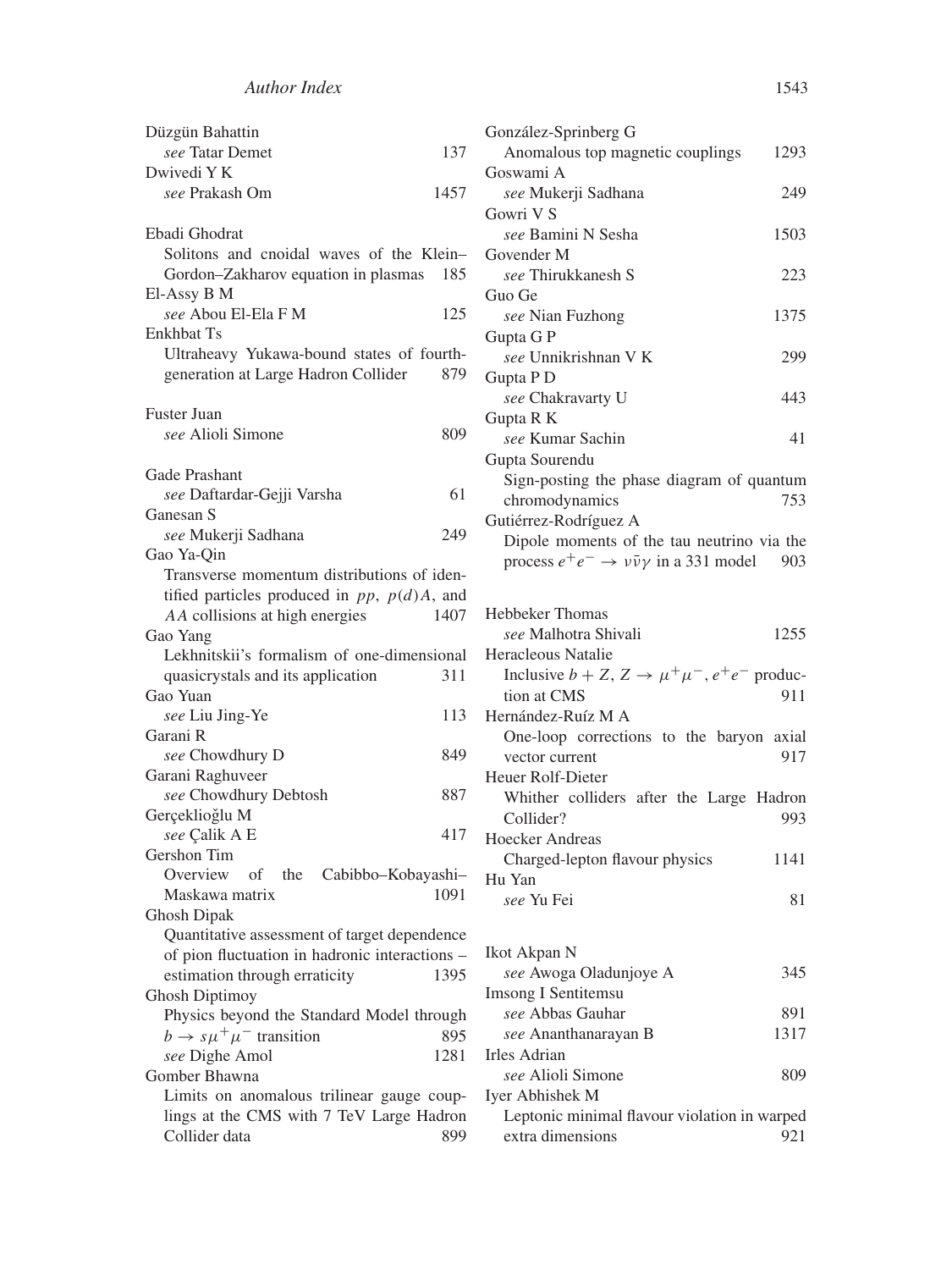| Jain Sandhya                                                 |      |
|--------------------------------------------------------------|------|
| Measurement of the cross-section of $Z\gamma$ and            |      |
| limits on ADD models at the CMS with                         |      |
| 7 TeV Large Hadron Collider data                             | 925  |
| Jain Shilpi                                                  |      |
| Search for excited leptons in pp collisions                  |      |
| at $\sqrt{s}$ =7 TeV                                         | 929  |
| Jalili Mahdi                                                 |      |
| A simple consensus algorithm for distributed                 |      |
| averaging in random geographical networks                    |      |
|                                                              | 493  |
| Jana Dilip Kumar                                             |      |
| Search for the Higgs boson in the $H \rightarrow$            |      |
| $WW \rightarrow \ell \nu j j$ decay channel in pp collisions |      |
| at $\sqrt{s}$ = 7 TeV with the ATLAS detector                |      |
|                                                              | 933  |
| Jayannavar A M                                               |      |
| see Rana Shubhashis                                          | 233  |
| Jeknić-Dugić J                                               |      |
| see Dugić M                                                  | 199  |
| Jindal M                                                     |      |
| Measurement of the Drell-Yan differential                    |      |
| cross-section $d\sigma/dM$ at $\sqrt{s} = 7$ TeV             | 937  |
| Jindal R N                                                   |      |
| see Mukerji Sadhana                                          | 249  |
| Joshi Jyoti                                                  |      |
| Search for anomalous Wtb couplings in single                 |      |
| top quark production at D0                                   | 1219 |
| Joshipura K N                                                |      |
| see Kothari Harshit N                                        | 435  |
|                                                              |      |
| Kabana Sonia                                                 |      |
| Heavy ions: Report from Relativistic Heavy                   |      |
| Ion Collider                                                 | 737  |
| Kadam Shobha                                                 |      |
| see Kulkarni V H                                             | 107  |
| Kagan Michael                                                |      |
| $W^{\pm}Z$ production in pp collisions at 7 TeV              |      |
| with ATLAS                                                   | 1227 |
| Kamil Ebad                                                   |      |
| Dephasing of a qubit due to quantum and                      |      |
| classical noise                                              | 357  |
| Kareem S O                                                   |      |
|                                                              |      |
| Function projective synchronization of iden-                 |      |
| tical and non-identical modified finance and                 |      |
| Shimizu-Morioka systems                                      | 71   |
| Karim K S                                                    |      |
| see Kumar Sunil                                              | 471  |
| Kartha V <sub>B</sub>                                        |      |
| see Unnikrishnan V K                                         | 299  |

| Kaur Prabhdeep                                     |
|----------------------------------------------------|
| Neutral current cross-section measurement          |
| at low $Q^2$ and high y with the ZEUS detector     |
| at HERA<br>1231                                    |
| Khandaker Mayeen Uddin                             |
| Production parameters of the therapeutic           |
| <sup>105</sup> Rh radionuclide using medium energy |
| 243<br>cyclotron                                   |
| Khare Apoorva                                      |
| see Khare Avinash<br>377                           |
| Khare Avinash                                      |
| Solutions of several coupled discrete models       |
| in terms of Lamé polynomials of arbitrary          |
| 377<br>order                                       |
| Khorasaninejad M                                   |
| see Kumar Sunil<br>471                             |
| Khurana Raman                                      |
| Tau reconstruction and identification algo-        |
| 1235<br>rithm                                      |
| Kim Guinyun                                        |
| see Khandaker Mayeen Uddin<br>243                  |
| Kim Kwangsoo                                       |
| see Khandaker Mayeen Uddin<br>243                  |
| Komaragiri Jyothsna Rani                           |
| Measurement of single top production in            |
| pp collisions at 7 TeV with the CMS de-            |
| 1223<br>tector                                     |
| Köneke Karsten                                     |
| ATLAS fast physics monitoring<br>1239              |
| Kothari Harshit N                                  |
| Total (complete) and ionization cross-sections     |
| of argon and krypton by positron impact from       |
| 15 to 2000 eV - Theoretical investigations         |
| 435                                                |
| Krishnan E V                                       |
| see Ebadi Ghodrat<br>185                           |
| Krishnani P D                                      |
| see Mukerji Sadhana<br>249                         |
| Krüger Katja                                       |
| Quantum chromodynamics results from                |
| <b>HERA</b> and <b>JLAB</b><br>563                 |
| Kulkarni Nita S                                    |
| Design of a 10 MeV, 352.2 MHz drift tube           |
| Linac<br>263                                       |
| Kulkarni V H                                       |
| A note on the drift waves in the presence of       |
| electrons added by meteors by ablation phe-        |
| nomena or by thermionic emissions<br>107           |
| Kumar Arun                                         |
| Search for Standard Model Higgs boson in           |
|                                                    |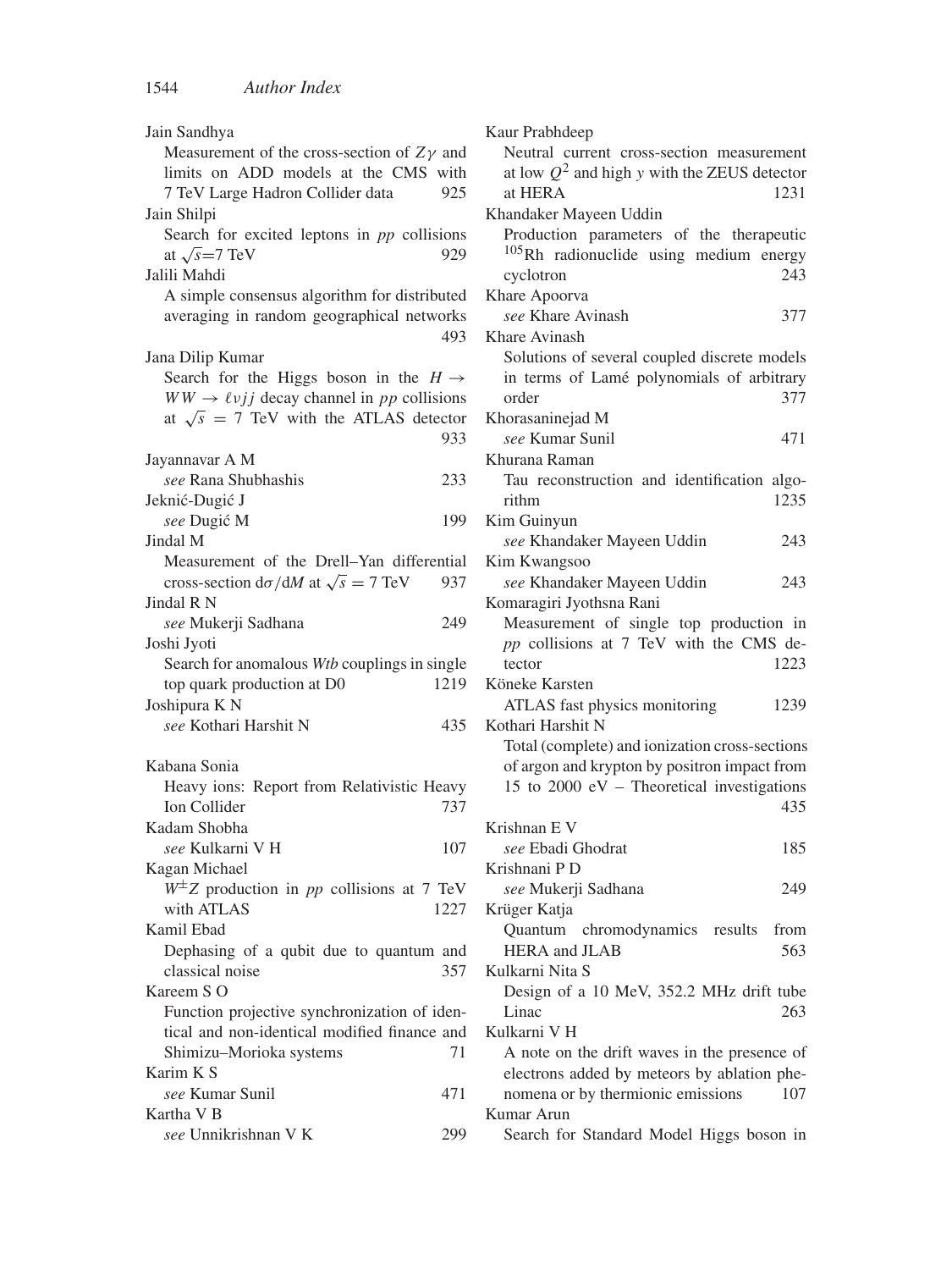| the decay channel $H \rightarrow ZZ \rightarrow l^+l^-q\bar{q}$ | Li Hai-Bo                                         |  |
|-----------------------------------------------------------------|---------------------------------------------------|--|
| at CMS<br>821                                                   | Light<br>hadron,<br>charmonium(-like)<br>and      |  |
| Kumar Ashok                                                     | 579<br>bottomonium(-like) states                  |  |
| 1243<br>see Mahajan Sonam                                       | Li Ming                                           |  |
| Kumar C N                                                       | see Nian Fuzhong<br>1375                          |  |
| see Virdi J S<br>173                                            | Liu Fu-Hu                                         |  |
| Kumar Devendra                                                  | see Gao Ya-Qin<br>1407                            |  |
| see Prakash Om<br>1457                                          | Liu Jing-Ye                                       |  |
| Kumar Manoj                                                     | Main reaction process simulation of hydro-        |  |
| see Nundy Utpal<br>1425                                         | gen gas discharge in a cold cathode electric      |  |
| Kumar Ranjit                                                    | vacuum device<br>113                              |  |
| Exact solutions of some coupled non-linear                      | Loucif Kamel                                      |  |
| diffusion-reaction equations using auxiliary                    | see Daoud Salah<br>95                             |  |
| equation method<br>393                                          | Luk Kam-Biu                                       |  |
| Kumar Sachin                                                    | Towards a $\theta_{13}$ measurement<br>963        |  |
| <b>Higgs</b><br>field<br>Coupled<br>equation<br>and             |                                                   |  |
| Hamiltonian amplitude equation: Lie classi-                     |                                                   |  |
| cal approach and $(G'/G)$ -expansion method                     | Mahajan Sonam                                     |  |
| 41                                                              | Main injector particle production experiment      |  |
| Kumar Satendra                                                  | at Fermilab<br>1243                               |  |
| Single <i>W</i> production in $e^{-}\gamma$ collisions          | Mahapatra Rupak                                   |  |
| through the decay lepton spectrum to probe                      | Review of dark matter direct detection            |  |
| $\gamma$ WW couplings<br>1247                                   | experiments<br>1045                               |  |
| Kumar Sunil                                                     | Mahmoud Alaa A                                    |  |
| Probing ultrafast carrier dynamics, nonlinear                   | see Ahmed Moustafa<br>1443                        |  |
| absorption and refraction in core-shell silicon                 | Mahmoud Safwat W Z                                |  |
| nanowires<br>471                                                | see Ahmed Moustafa<br>1443                        |  |
| Kundu Anirban                                                   | Majumder G                                        |  |
| 1281<br>see Dighe Amol                                          | see Pal S<br>1267                                 |  |
| Kunhikrishnan P V                                               | Malhotra Shivali                                  |  |
| Sensitivity in the trajectory of long-range                     | Model unspecific search for new physics in        |  |
| $\alpha$ -particle<br>427                                       | <i>pp</i> collision at $\sqrt{s} = 7$ TeV<br>1255 |  |
|                                                                 | Martinez R                                        |  |
|                                                                 | Unification of 3-3-1 models<br>883                |  |
| Laenen Eric                                                     | see González-Sprinberg G<br>1293                  |  |
| 629<br>Top quark theory                                         | Mathur Samir D                                    |  |
| Lahiri Sourabh                                                  | The information paradox:<br>Conflicts and         |  |
| see Rana Shubhashis<br>233                                      | 1059<br>resolutions                               |  |
| Lebgaa Noudjoud                                                 | Mertsch P                                         |  |
| see Daoud Salah<br>95                                           | see Cooper-Sarkar A<br>1301                       |  |
| Leddig Torsten                                                  | Meyer Arnd                                        |  |
| <i>B</i> decays to baryons<br>1251                              | see Malhotra Shivali<br>1255                      |  |
| Lenka TR                                                        | Minwalla Shiraz                                   |  |
| AlGaN/GaN-based HEMT on SiC substrate                           | Applications of the AdS/CFT correspondence        |  |
| for microwave characteristics using different                   | 1075                                              |  |
| passivation layers<br>151                                       | Mishra S C                                        |  |
| Leshma P                                                        | see Virdi Jasvinder Singh<br>19                   |  |
| 1471<br>see Tripathi S                                          | see Virdi J S<br>173                              |  |
| Li Bao-Chun                                                     | Moch Sven                                         |  |
| see Gao Ya-Qin<br>1407                                          | see Alioli Simone<br>809                          |  |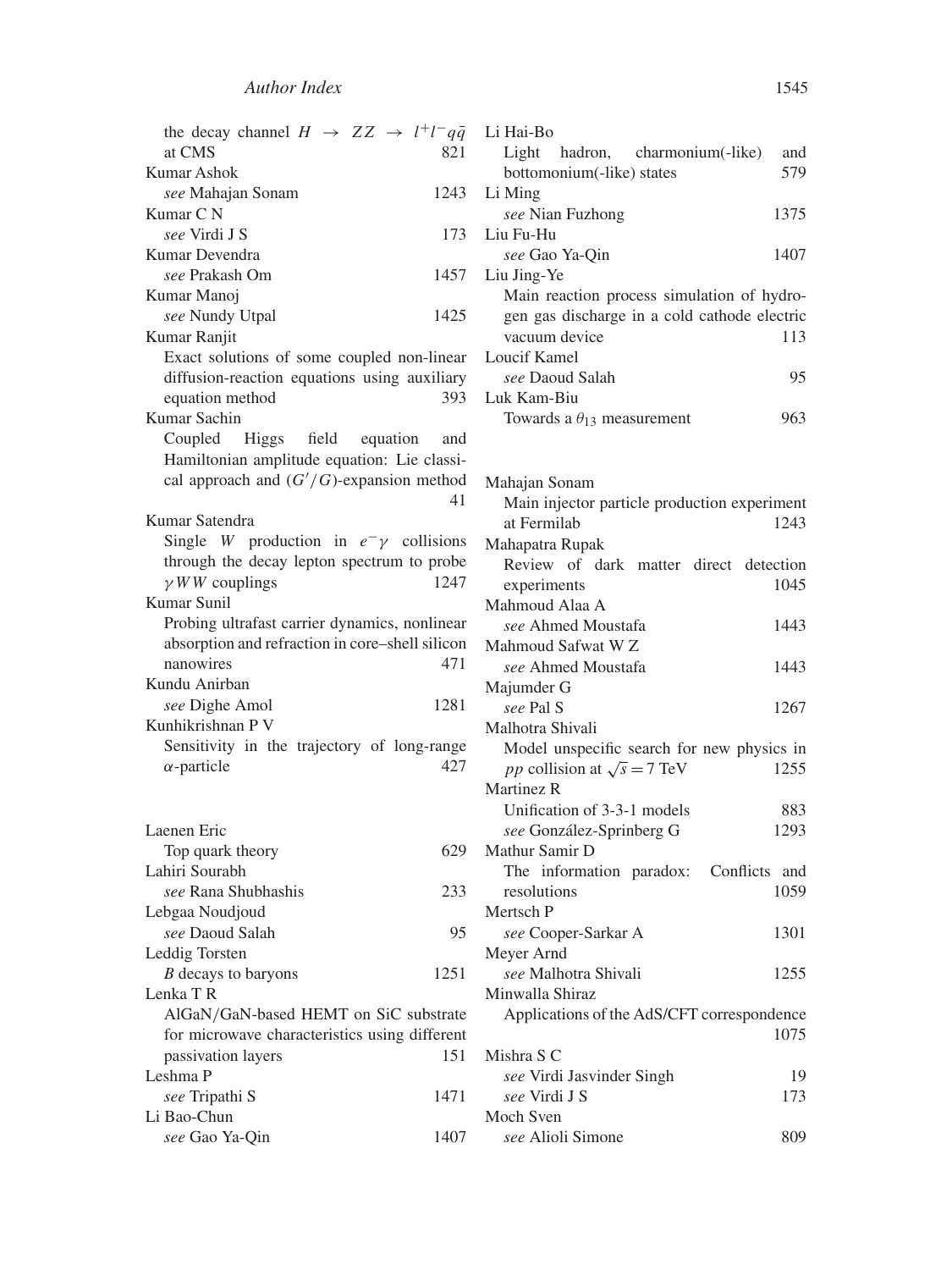| Mohanty A K                                                                                            |      | Nayak B K                                            |
|--------------------------------------------------------------------------------------------------------|------|------------------------------------------------------|
| see Mukerji Sadhana                                                                                    | 249  | see Mukerji Sadhana<br>249                           |
| Mondal Arindam                                                                                         |      | Nayak P                                              |
| see Ghosh Dipak                                                                                        | 1395 | see Pattanaik A<br>1495                              |
| Mondal Mitali                                                                                          |      | Nayak R                                              |
| see Ghosh Dipak                                                                                        | 1395 | see Unnikrishnan V K<br>299                          |
| Mondal N K                                                                                             |      | Nayak Tapan K                                        |
| see Pal S                                                                                              | 1267 | Heavy ions: Results from the Large Hadron            |
| Mondal Naba K                                                                                          |      | Collider<br>719                                      |
| India-based Neutrino Observatory                                                                       | 1003 | Nayyar Ruchika                                       |
| Monga Mukesh                                                                                           |      | Search for a SM Higgs boson in dilepton plus         |
| Physics of the fastest communication                                                                   | 165  | missing transverse energy final state with the       |
| Moopanar S                                                                                             |      | DØ detector at $\sqrt{s} = 1.96 \text{ TeV}$<br>1289 |
| see Thirukkanesh S                                                                                     | 223  | Nian Fuzhong                                         |
| Mozer Matthias U                                                                                       |      | A universal projective synchronization of            |
| Production of electroweak bosons at colliders                                                          |      | general autonomous chaotic system<br>1375            |
|                                                                                                        | 617  | Nisati Aleandro                                      |
| Mridul K                                                                                               |      | Standard Model Higgs boson searches with             |
| see Unnikrishnan V K                                                                                   | 299  | the ATLAS detector at the Large Hadron               |
| Mukerji Sadhana                                                                                        |      | Collider<br>541                                      |
| Measurement of <sup>232</sup> Th( <i>n</i> , $\gamma$ ) and <sup>232</sup> Th( <i>n</i> , 2 <i>n</i> ) |      | Nishu N                                              |
| cross-sections at neutron energies of 13.5,                                                            |      | Search for the Higgs boson in $H \to WW \to$         |
| 15.5 and 17.28 MeV using neutron activation                                                            |      | $2l2v$ mode with the CMS detector<br>1263            |
| techniques                                                                                             | 249  | Njah A N                                             |
| Mukherjee I                                                                                            |      | see Kareem SO<br>71                                  |
| see Muralithar S                                                                                       | 403  | Nundy Utpal                                          |
| Mukherjee P                                                                                            |      | Generation of tunable 16 $\mu$ m radiation from      |
| see Muralithar S                                                                                       | 403  | 1425<br>$CO2$ by cascade lasing                      |
| Mukherjee Satyam                                                                                       |      |                                                      |
| Statistical analysis of the road network of                                                            |      | Ochoa F                                              |
| India                                                                                                  | 483  |                                                      |
| Mulik V                                                                                                |      | see Martinez R<br>883                                |
| see Mukerji Sadhana                                                                                    | 249  | $O$ jo K S                                           |
| Muralithar S                                                                                           |      | see Kareem SO<br>71                                  |
| Nuclear structure of <sup>216</sup> Ra at high spin                                                    | 403  | Olschewski Mark                                      |
|                                                                                                        |      | see Malhotra Shivali<br>1255                         |
| Naik H                                                                                                 |      | Pal S                                                |
| see Mukerji Sadhana                                                                                    | 249  | Angular distribution of cosmic muons                 |
| Naik P A                                                                                               |      | using INO-ICAL prototype detector at                 |
| see Chakravarty U                                                                                      | 443  | TIFR<br>1267                                         |

| A universal projective synchronization of       |
|-------------------------------------------------|
| general autonomous chaotic system<br>1375       |
| Nisati Aleandro                                 |
| Standard Model Higgs boson searches with        |
| the ATLAS detector at the Large Hadron          |
| 541<br>Collider                                 |
| Nishu <sub>N</sub>                              |
| Search for the Higgs boson in $H \to WW \to$    |
| $2l2v$ mode with the CMS detector<br>1263       |
| Njah A N                                        |
| see Kareem SO<br>71                             |
| Nundy Utpal                                     |
| Generation of tunable 16 $\mu$ m radiation from |
| $CO2$ by cascade lasing<br>1425                 |
|                                                 |
| Ochoa F                                         |
| see Martinez R<br>883                           |
| Ojo K S                                         |
| see Kareem S O<br>71                            |
| Olschewski Mark                                 |
| see Malhotra Shivali<br>1255                    |
|                                                 |
|                                                 |
| Pal S                                           |
| Angular distribution of cosmic<br>muons         |
| using INO-ICAL prototype detector at            |
| <b>TIFR</b><br>1267                             |
| Pal Sitaram                                     |
| see Ghosh Dipak<br>1395                         |
| Panda A K                                       |
| see Lenka TR<br>151                             |
| Panda B P                                       |
| Electronic structure and equilibrium proper-    |
| ties of hcp titanium and zirconium<br>327       |
| Papacz Paul                                     |
| see Malhotra Shivali<br>1255                    |
|                                                 |

| 1.34111.11                                 |      |
|--------------------------------------------|------|
| see Mukerji Sadhana                        |      |
| Naik P A                                   |      |
| <i>see</i> Chakravarty U                   | 443  |
| Naimuddin Md                               |      |
| see Malhotra Shivali                       | 1255 |
| Model-independent search for new physics   |      |
| at D0 experiment                           | 1259 |
| Nambiar A Rajan                            |      |
| see Kunhikrishnan P V                      | 427  |
| Nath Pabitra                               |      |
| Single-mode fibre coupler as refractometer |      |
| sensor                                     | 1525 |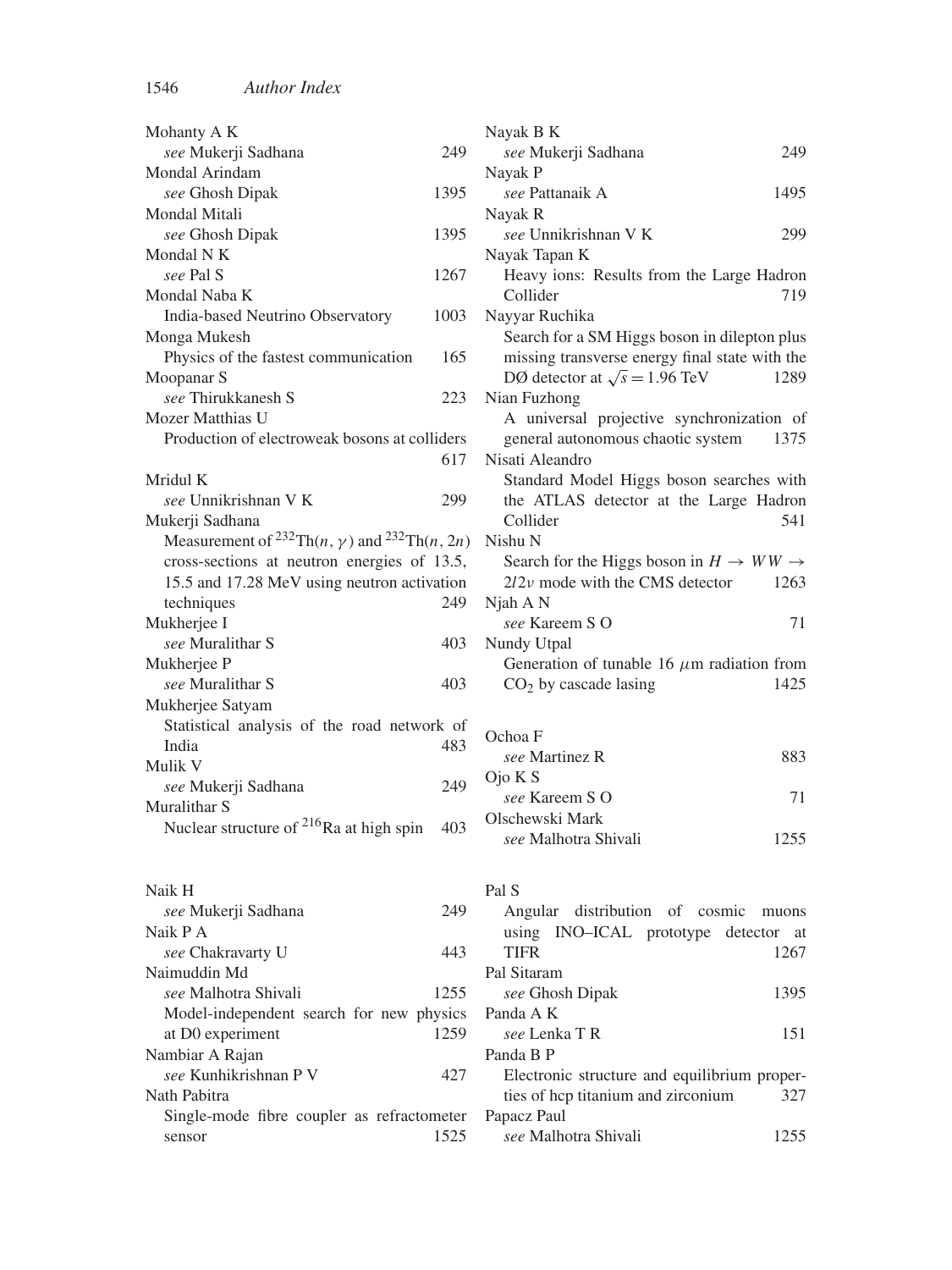| Parida Mina K                                   |      |
|-------------------------------------------------|------|
| Radiative see-saw formula in nonsuper-          |      |
| symmetric SO(10) with dark matter               | 1271 |
| Pathak Krishna Kingkar                          |      |
| Open flavour charmed mesons in a quantum        |      |
| chromodynamics potential model                  | 1385 |
| Patra Monalisa                                  |      |
| see Ananthanarayan B                            | 1275 |
| Patra Sunando Kumar                             |      |
| see Dighe Amol                                  | 1281 |
| Pattanaik A                                     |      |
| Effect of oxygen deficiency on the magnetic     |      |
| field-dependent entropy in $YBa2Cu3O7-δ$        |      |
|                                                 | 1495 |
|                                                 |      |
| Paul Bikash Chandra                             |      |
| see Deb Rumi                                    | 211  |
| Peskin Michael E                                |      |
| Summary of Lepton-Photon 2011                   | 1169 |
| Petriello Frank                                 |      |
| Quantum chromodynamics effects in electro-      |      |
| weak and Higgs physics                          | 555  |
| Pieta Holger                                    |      |
| see Malhotra Shivali                            | 1255 |
| Poulose P                                       |      |
| see Kumar Satendra                              | 1247 |
| Prakash Om                                      |      |
| Heat transfer in MHD flow of dusty visco-       |      |
| elastic (Walters' liquid model-B) stratified    |      |
| fluid in porous medium under variable viscosity |      |
|                                                 | 1457 |
|                                                 |      |
| Qatta Haqi I                                    |      |
| see Shibib Khalid S                             | 287  |
|                                                 |      |
|                                                 |      |
| Raja Rajendran                                  |      |
| see Mahajan Sonam                               | 1243 |
| Ramalingam A                                    |      |
| see Bamini N Sesha                              | 1503 |
| Rana Shubhashis                                 |      |
| Quantum Jarzynski equality with multiple        |      |
| measurement and feedback for isolated           |      |
| system                                          | 233  |
| Ranjan Kirti                                    |      |
| see Nayyar Ruchika                              | 1289 |
| Rao K Rama Mohana                               |      |
| Allowable irreducible representations           | - of |
| five-fold rotational<br>the point groups with   |      |
| axes                                            | 1365 |
| Rao P Hemagiri                                  |      |
|                                                 |      |
| see Rao K Rama Mohana                           | 1365 |

| Rasheed K K                                                             |
|-------------------------------------------------------------------------|
| see Mukerji Sadhana<br>249                                              |
| Raven Gerhard                                                           |
| B-physics results from the Large Hadron                                 |
| Collider<br>1109                                                        |
| Rindani Saurabh D                                                       |
| see Ananthanarayan B<br>1275<br>Rodrigues G                             |
| see Muralithar S<br>403                                                 |
| Ross Graham G                                                           |
| Theoretical aspects of neutrino mass and                                |
| lepton flavour violation<br>793                                         |
|                                                                         |
|                                                                         |
| Saha Pratishruti                                                        |
| Top polarization and exploration<br>of $t\bar{t}$                       |
| forward-backward asymmetry<br>1297                                      |
| Sahariah P K<br>see Borah Neelakshi N K                                 |
| 833<br>Saini L K                                                        |
| see Beri S B<br>1285                                                    |
| Saini S S                                                               |
| see Kumar Sunil<br>471                                                  |
| Salamov D I                                                             |
| see Çalik A E<br>417                                                    |
| Samanta Sudipta                                                         |
| see Mukerji Sadhana<br>249                                              |
| Samuel D                                                                |
| see Pal S<br>1267                                                       |
| San Sait                                                                |
| see Çevikel Adem Cengiz<br>337                                          |
| Santhosh C<br>see Unnikrishnan V K                                      |
| 299<br>Santhosh K P                                                     |
| see Kunhikrishnan P V<br>427                                            |
| Sarkar S                                                                |
| 1301<br>see Cooper-Sarkar A                                             |
| Satyanarayana B                                                         |
| see Pal S<br>1267                                                       |
| Saxena A                                                                |
| see Mukerji Sadhana<br>249                                              |
| Saxena Avadh                                                            |
| see Khare Avinash<br>377                                                |
| Scarcella Mark                                                          |
| Triggering on hadronic tau decays: ATLAS<br>1309<br>meets the challenge |
| Schmitz Stefan Antonius                                                 |
| see Malhotra Shivali<br>1255                                            |
| Schwetz Thomas                                                          |

Neutrino mass and mixing – status 979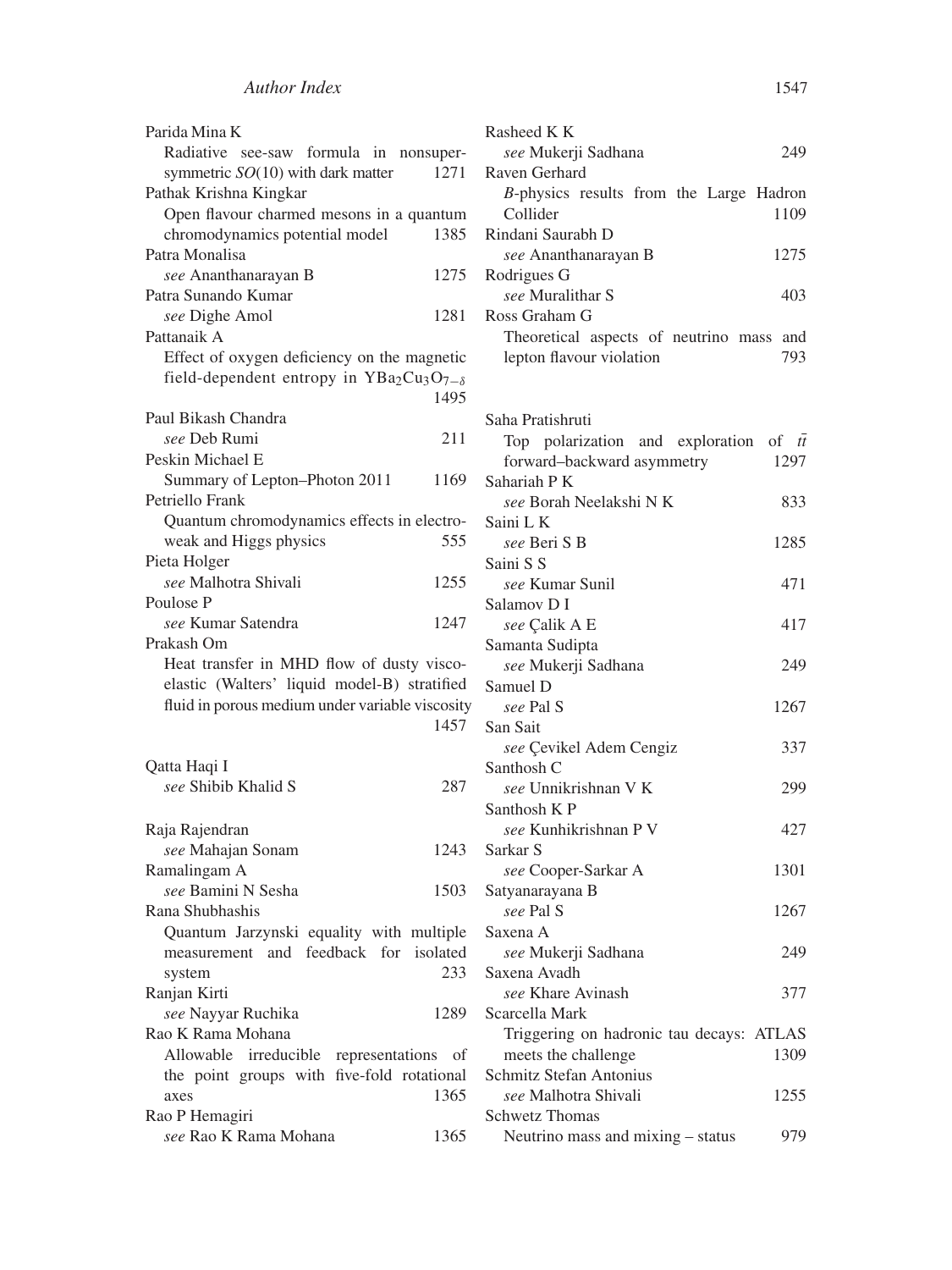| Sengupta Dipan                                                       |  |
|----------------------------------------------------------------------|--|
| Event shape variables in supersymmetry                               |  |
| searches at 7 TeV LHC<br>1313                                        |  |
| Sethi B                                                              |  |
| see Muralithar S<br>403                                              |  |
| Sharma A                                                             |  |
|                                                                      |  |
| Data-driven performance evaluation method                            |  |
| for CMS RPC trigger system using<br>2011                             |  |
| data at LHC<br>817                                                   |  |
| Sharma Ranjan                                                        |  |
| Non-adiabatic radiative collapse of a relativ-                       |  |
| istic star under different initial conditions                        |  |
| 501                                                                  |  |
| Sharma S C                                                           |  |
|                                                                      |  |
| see Mukerji Sadhana<br>249                                           |  |
| Shibib Khalid S                                                      |  |
| Analytical model of transient temperature                            |  |
| and thermal stress in continuous wave double-                        |  |
| end-pumped laser rod: Thermal stress minimiza-                       |  |
| tion study<br>287                                                    |  |
| Shivashankar B S                                                     |  |
| see Mukerji Sadhana<br>249                                           |  |
|                                                                      |  |
| Simhachalam B                                                        |  |
| see Rao K Rama Mohana<br>1365                                        |  |
| Singh A P                                                            |  |
| see Beri S B<br>1285                                                 |  |
| Singh Chahal Gurpreet                                                |  |
| Search for a Standard Model Higgs boson                              |  |
| in the decay channel $H \to ZZ^{(*)} \to 4l$ at                      |  |
| 1321<br>CMS                                                          |  |
|                                                                      |  |
| Singh Chhibra Simranjit                                              |  |
| Search for the Standard Model Higgs boson                            |  |
| produced in the decay channel $H \rightarrow ZZ \rightarrow 2l2\tau$ |  |
| with CMS detector at $\sqrt{s} = 7$ TeV<br>845                       |  |
| Singh Inderpal                                                       |  |
| Measurement<br>of neutral current cross-                             |  |
| sections at high Bjorken- $x$ with the ZEUS                          |  |
| detector at HERA<br>1325                                             |  |
|                                                                      |  |
| Singh K                                                              |  |
| see Kumar Sachin<br>41                                               |  |
| Singh L                                                              |  |
| see Soma A K<br>1331                                                 |  |
| Singh MK                                                             |  |
| 1331<br>see Soma A K                                                 |  |
| Singh R P                                                            |  |
| see Muralithar S<br>403                                              |  |
| Singh V                                                              |  |
|                                                                      |  |
| see Soma A K<br>1331                                                 |  |
| Sivanantham M                                                        |  |
| Swelling/deswelling of polyacrylamide gels                           |  |

| in aqueous NaCl solution: Light scattering<br>and macroscopic swelling study | 457  |
|------------------------------------------------------------------------------|------|
| Soma A K                                                                     |      |
| Low-energy neutrino and dark matter physics                                  |      |
| with sub-keV germanium detectors                                             | 1331 |
| Sood A K                                                                     |      |
| see Kumar Sunil                                                              | 471  |
| Suri B M                                                                     |      |
| see Unnikrishnan V K                                                         | 299  |
| Suryanarayana S V                                                            |      |
| see Mukerji Sadhana                                                          | 249  |
|                                                                              |      |
| Tahir Mayada M                                                               |      |
| see Shibib Khalid S                                                          | 287  |
| Takeuchi Yuji                                                                |      |
| Top quark properties                                                         | 659  |
| Tanaka H A                                                                   |      |
| Recent neutrino oscillation results from                                     |      |
| T2K                                                                          | 941  |
| Tata B V R                                                                   |      |
|                                                                              |      |
| see Sivanantham M                                                            | 457  |
| Tatar Demet                                                                  |      |
| The relationship between the doping levels                                   |      |
| and some physical properties of SnO <sub>2</sub> :F                          |      |
| thin films spray-deposited on optical glass                                  |      |
|                                                                              | 137  |
| Thirukkanesh S                                                               |      |
| The final outcome of dissipative collapse                                    |      |
| in the presence of $\Lambda$                                                 | 223  |
| Thomas Jenny                                                                 |      |
|                                                                              |      |
| Long-baseline experiments, now and soon!                                     |      |
|                                                                              | 953  |
| Tian Cai-Xing                                                                |      |
| see Gao Ya-Qin                                                               | 1407 |
| Tikekar Ramesh                                                               |      |
| see Deb Rumi                                                                 | 211  |
|                                                                              | 501  |
| see Sharma Ranjan                                                            |      |
| Tripathi S                                                                   |      |
| Dynamic imaging and hydrodynamics study                                      |      |
| of high velocity, laser-accelerated thin foil                                |      |
| targets using multiframe optical shadowgraphy                                |      |
|                                                                              | 1471 |
| Trottier-McDonald Michel                                                     |      |
| Tau reconstruction, energy calibration and                                   |      |
| identification at ATLAS                                                      | 1337 |
|                                                                              |      |
| Unnikrishnan V K<br>Calibration-free laser-induced breakdown                 |      |

spectroscopy for quantitative elemental<br>analysis of materials 299 analysis of materials